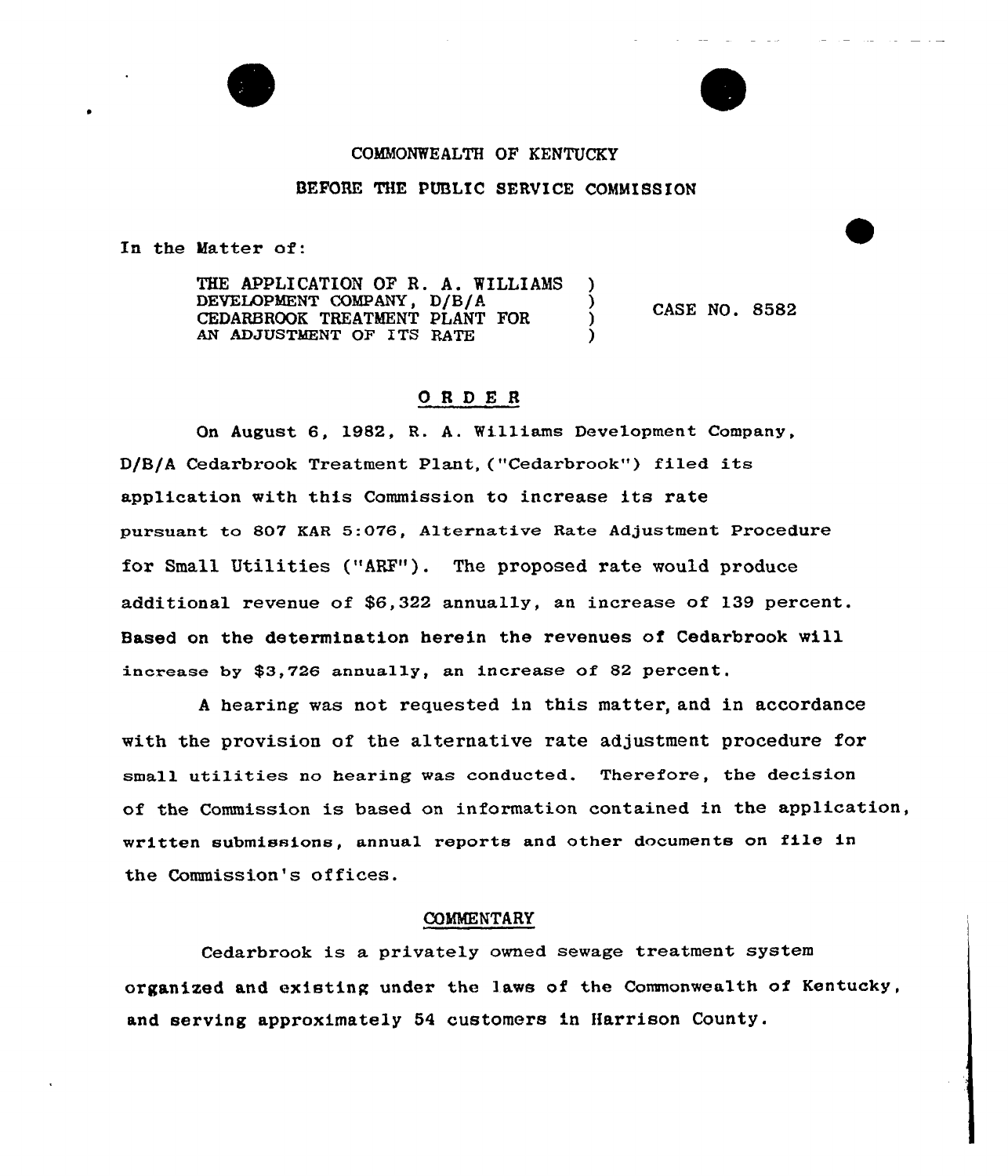



# TEST PERIOD

The Commission has adopted the 12-month period ending December 31, 1981, as the test period for determining the reasonableness of the proposed rate. In utilizing the historical test period, the Commission has given full consideration to known and measurable changes found reasonable.

#### REVENUES AND EXPENSES

The ARF was established to provide a simplified and less expensive method for small utilities to apply for rate increases with the Commission. Therefore, the financial data from the 1981 Annual Report is used as the basis fox determining the revenue requirements. Cedarbrook proposed several adjustments to its test period revenues and expenses. The Commission is of the opinion that the proposed adjustments are generally proper and acceptable for rate-making purposes with certain modifications. In addition the Commission has made several adjuatmenta to Cedarbrook's test period operating statement to reflect actual and anticipated operating conditions.

## Operating Revenue

The actual operating statement of Cedarbrook for the test period reflected operating revenue of \$2,153. In response to item 6 of the request for information dated October 1, 1982, Cedarbrook indicated that its revenues were reported on the cash basis and thus Lneludod vniy cash roceipte during 1981, Therefore, the Commission has increased operating revenue by \$2.383 to reflect normalized revenue based on the number of customers at the end of the test year.

 $-2-$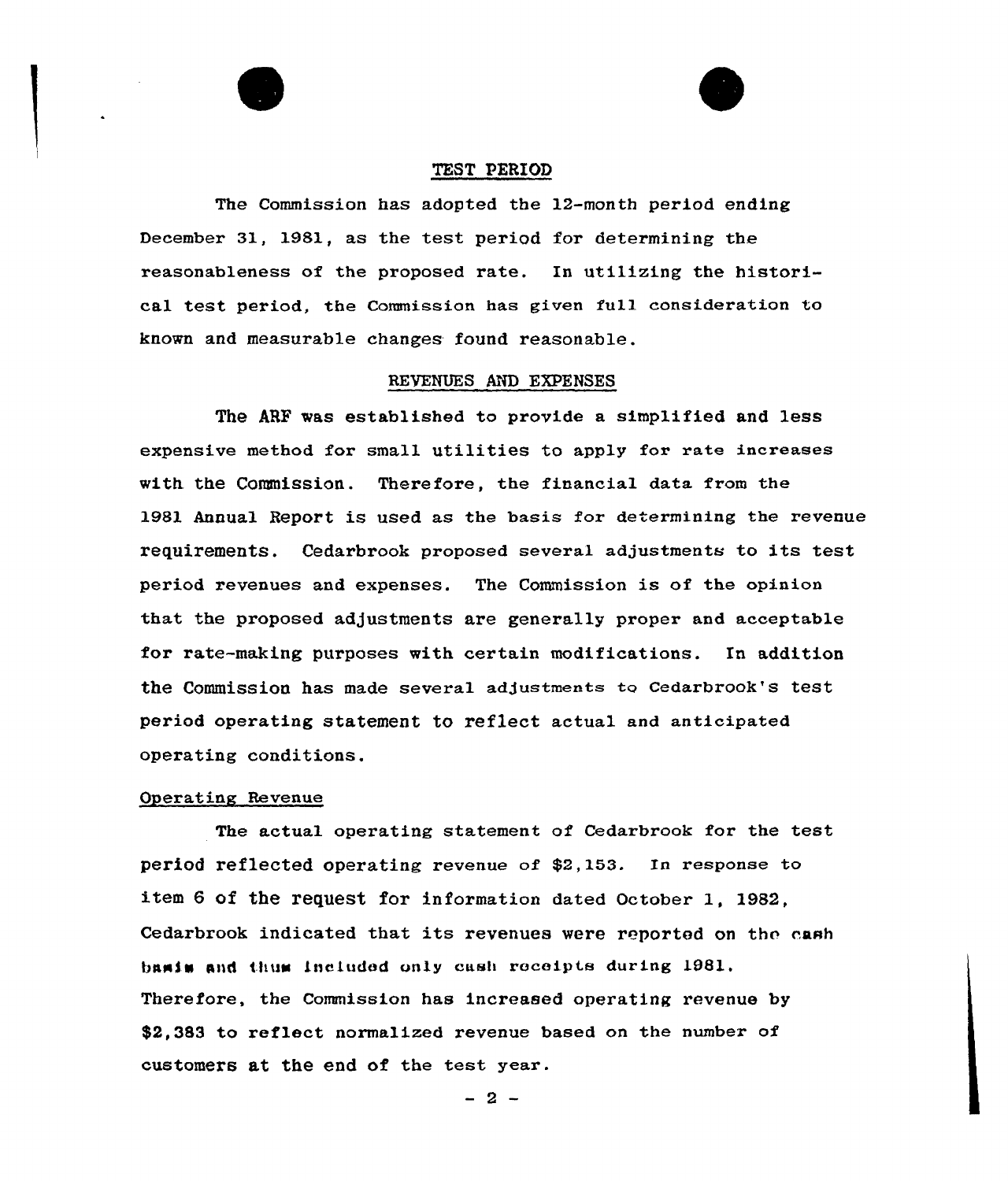## Routine Maintenance Service Pee

Cedarbrook proposed an adjustment to decrease its routine maintenance service fee by \$840 annually. The proposed adjustment is due to a new maintenance service contract Cedarbrook entered into at the end of the test year. The new contract results in a reduction in the monthly routine maintenance fee of \$110 over the previous contract; however, Cedarbrook estimates that 2 hours of labor per month in addition to labor performed under the contract will be required, resulting in a net reduction of \$70 per month. In response to a request for the basis for the estimated 2 hours of additional work per month, Cedarbrook filed invoices for the first 11 months of 1982 which included actual costs under the new maintenance contract. In order to assess the reasonableness of the number of additional labor hours necessary, the Commission has reviewed the invoices submitted to Cedarbrook by the service company for the first ll months of 1982 which reflected only <sup>3</sup> hours additional labor. Therefore, the Commission has determined that 1 additional labor hour per month is reasonable based upon the actual additional labor hours billed during the first ll months of the new contract. Therefore the Commission has reduced Cedarbrook's annual routine maintenance expense by \$1,080.

#### Electric Expense

Cedarbrook reported test period electric expense of \$1,961. In order to assess the accuracy of the reported level of expense, as well as to determine the adjusted electric expense, the Commission

 $3 -$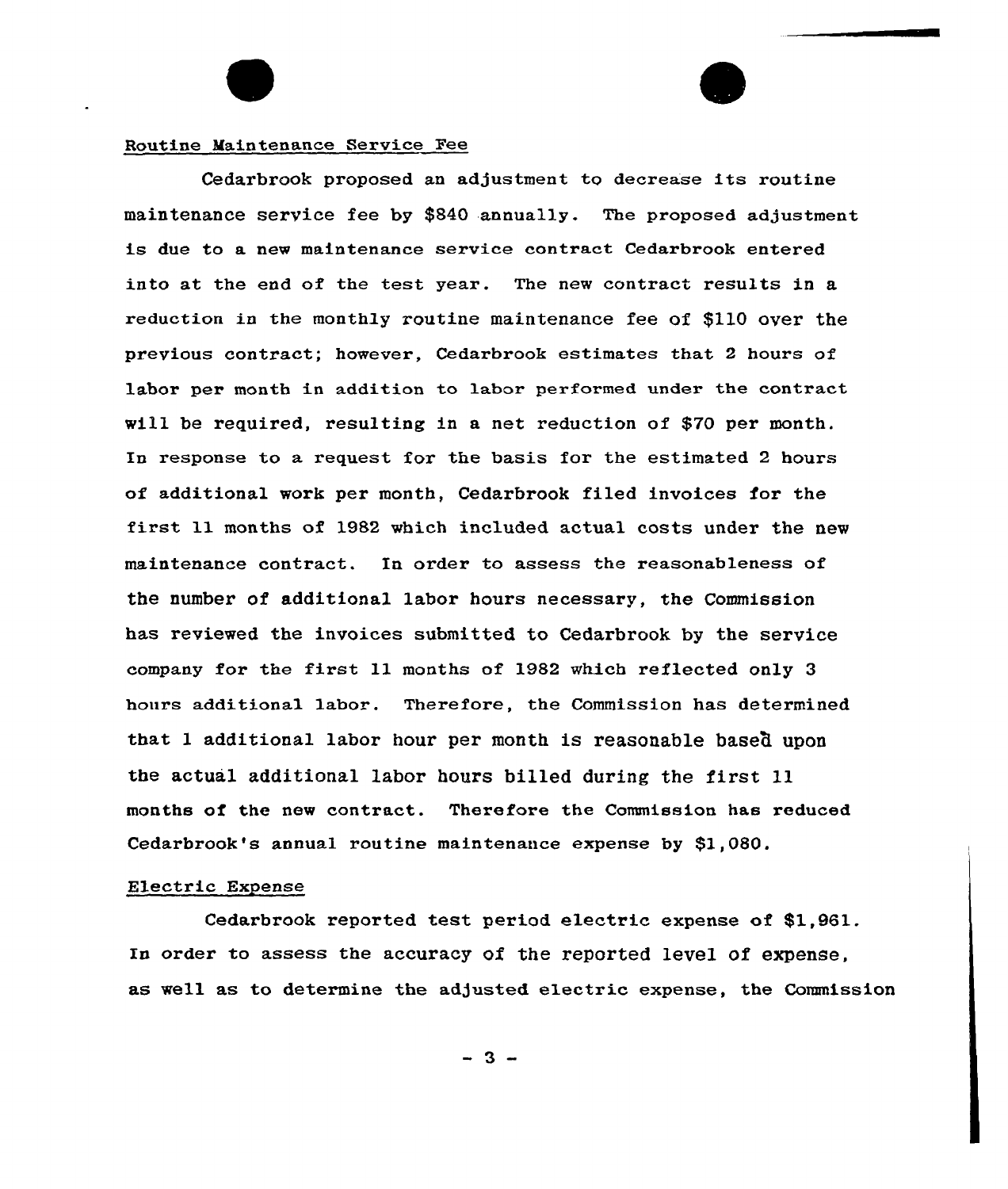requested and Cedarbrook has supplied copies of its test period electric bills from Kentucky Utilities Company ("KU"). In reviewing the bills submitted the Commission has determined that Cedarbrook has included in the test period <sup>2</sup> bills for service outside the test period. In calculating the adjusted electric expense the Commission has removed the KWH usage from these 2 bills from the test period and adjusted test year electric expense to reflect the current rates in effect from Cedarbrook's electric supplier, KU. This results in an adjusted electric expense of \$1,831.

#### Repairs Expense

During the test year Cedarbrook purchased a new electric motor at a cost of \$1SO and completely rebuilt one of its pumps at a cost of \$166. Both expenditures were included as operating expenses during the test year and reported in Account 713, Maintenance of Pumping System. Upon an analysis of the expenditures the Commission finds that the purchase of the motor should be capitalized and depreciated over its estimated useful life. In addition, the Commission finds that the expenditure to rebuild the pump is an extraordinary expense which cannot reasonably be expected to recur on an annual basis, and should be amortized over a reasonable period of time. Therefore, the Commission has reduced Account 713, Maintenance of Pumping System, by \$346 for rate-making purposes.

The Commission finds that this cost should be amortized over a 5-year period and has adjusted depreciation expense and amortization expense to reflect one-fifth of the total cost of these items.

 $-4$   $-$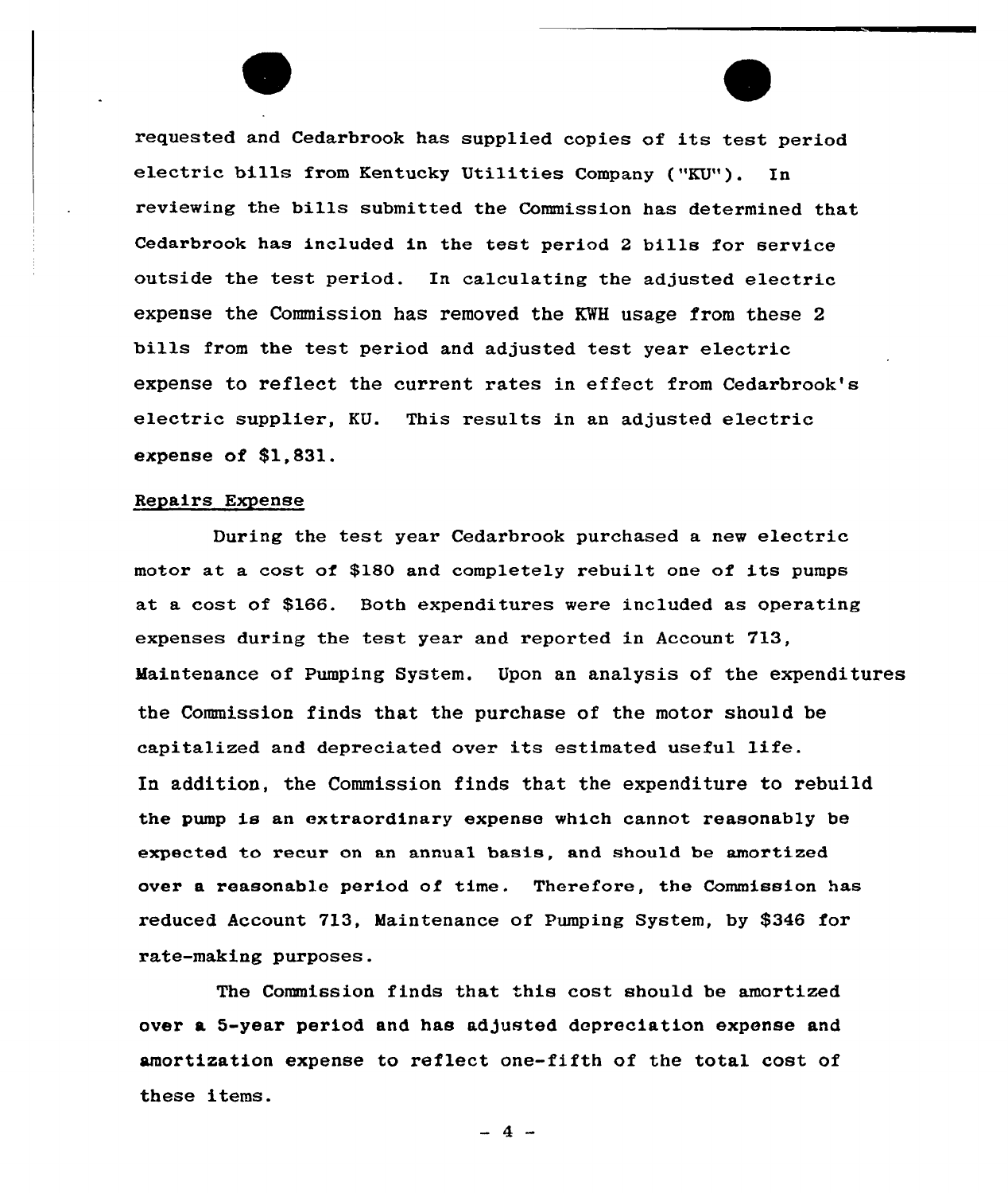## Bad Debt Expense

Cedarbrook proposed an adjustment to include in its operating expenses bad debt expense of \$660. This adjustment was calculated by amortizing over 3 years Cedarbrook's uncollectible accounts more than 1 year old.

The Commission is concerned about Cedarbrook's level of uncollectible accounts in recent years. For the test year Cedarbrook's uncollectible accounts were \$2,383, or 53 percent of its total billings. The Commission in the course of its investigation requested an explanation of all steps taken by Cedarbrook to improve collection of its delinquent accounts. Cedarbrook's efforts to improve collections have consisted primarily of mailing a survey to up-date its billing records, telephone calls to customers, and notifying attorneys in the service area requesting that the sewer bill be deducted from the proceeds of the sale of homes when customers move. Moreover, Cedarbrook indicated that all of the customers whose delinquent accounts comprise the balance in uncollectible accounts at the end of 1981 are current customers of Cedarbrook.

The Commission is of the opinion that Cedarbrook has not put forth sufficient effort to co1]ect its delinquent accounts. The continued re1iable operation of Cedarbrook is contingent upon collection of the monthly rates for service on a timely basis. Therefore, management must pursue all means available to it to improve its collections including legal action in the small claims court. Cedarbrook cannot confirm that these accounts are uncollectible until it has made an effort to collect them,

 $-5 -$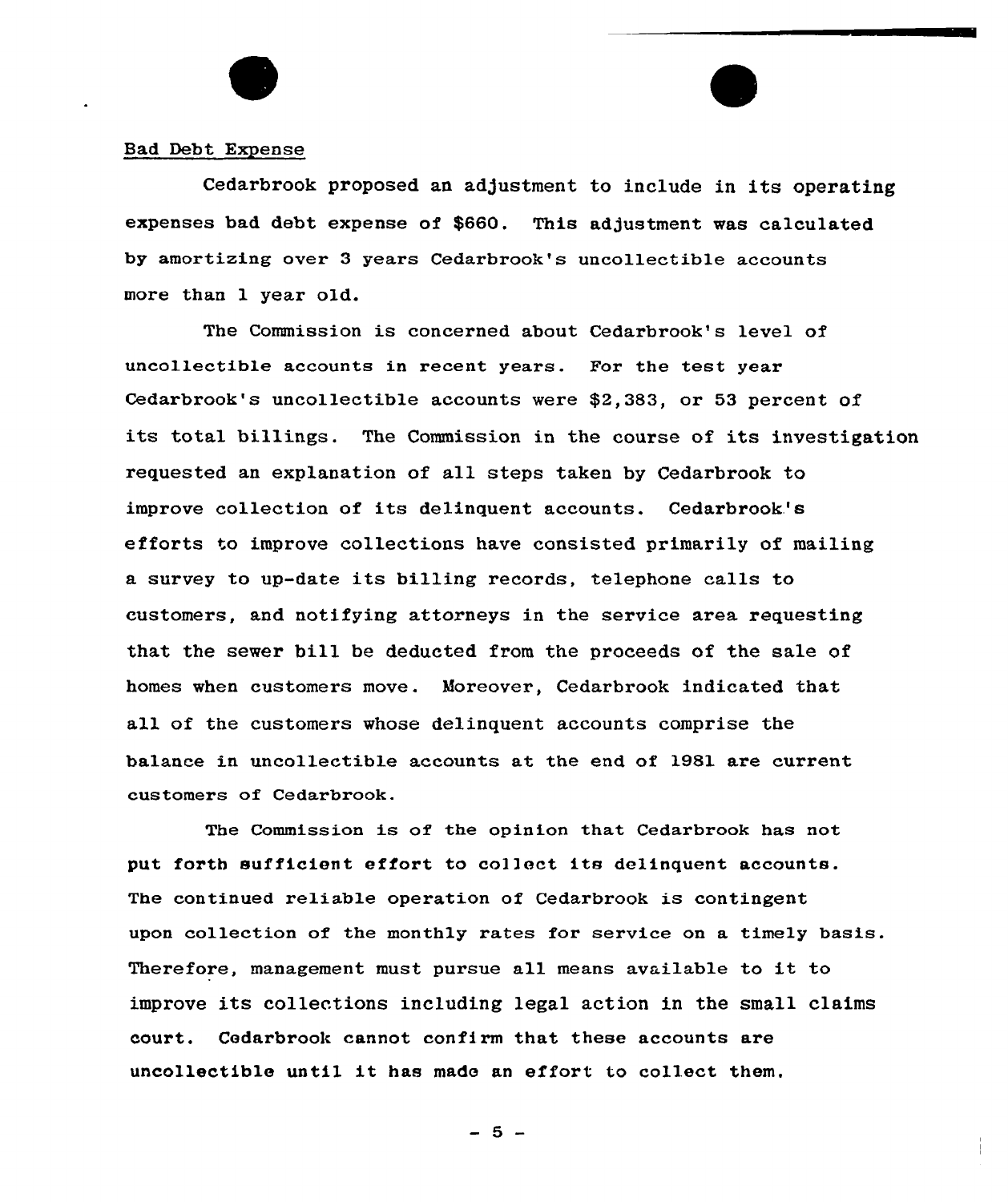Moreover, Cedarbrook should consider more stringent penalties within the regulations of this Commission for customers that do not pay in a timely manner to improve collections of past due accounts. The Commission is of the opinion that the paying customers of Cedarbrook should not be penalized through increased rates for the failure of the management of Cedarbrook to collect for the service rendered. Therefore, the Commission has disallowed the proposed adjustment for rate-making purposes.

#### Interest Expense

Cedarbxook proposed a pro forma adjustment to include interest expense of \$2,335. In calculating the pro forma interest expense Cedarbrook applied a 15 percent interest rate to the December 31, 1981, deficit balance in retained earnings of \$15,565. Cedarbrook stated in its application that Mr. Williams, President of Cedarbrook, had supplied funds to cover cash operating deficits from previous years of operations.

It is clear to the Commission that the delinquent accounts mentioned above comprise a material amount of this deficit. As noted in the preceding adjustment the Commission is not convinced that these accounts are uncollectible nor that Cedarbrook has made every effort to collect the accounts.

The burden of obtaining sufficient revenues to pay operating costs clearly rests with the management of Cedarbrook. The failure of Cedarbrook to seek sufficient revenues to cover its opexating costs in pxiox periods does not justify \*he request in this case to recover these costs from the present ratepayers.

 $-6-$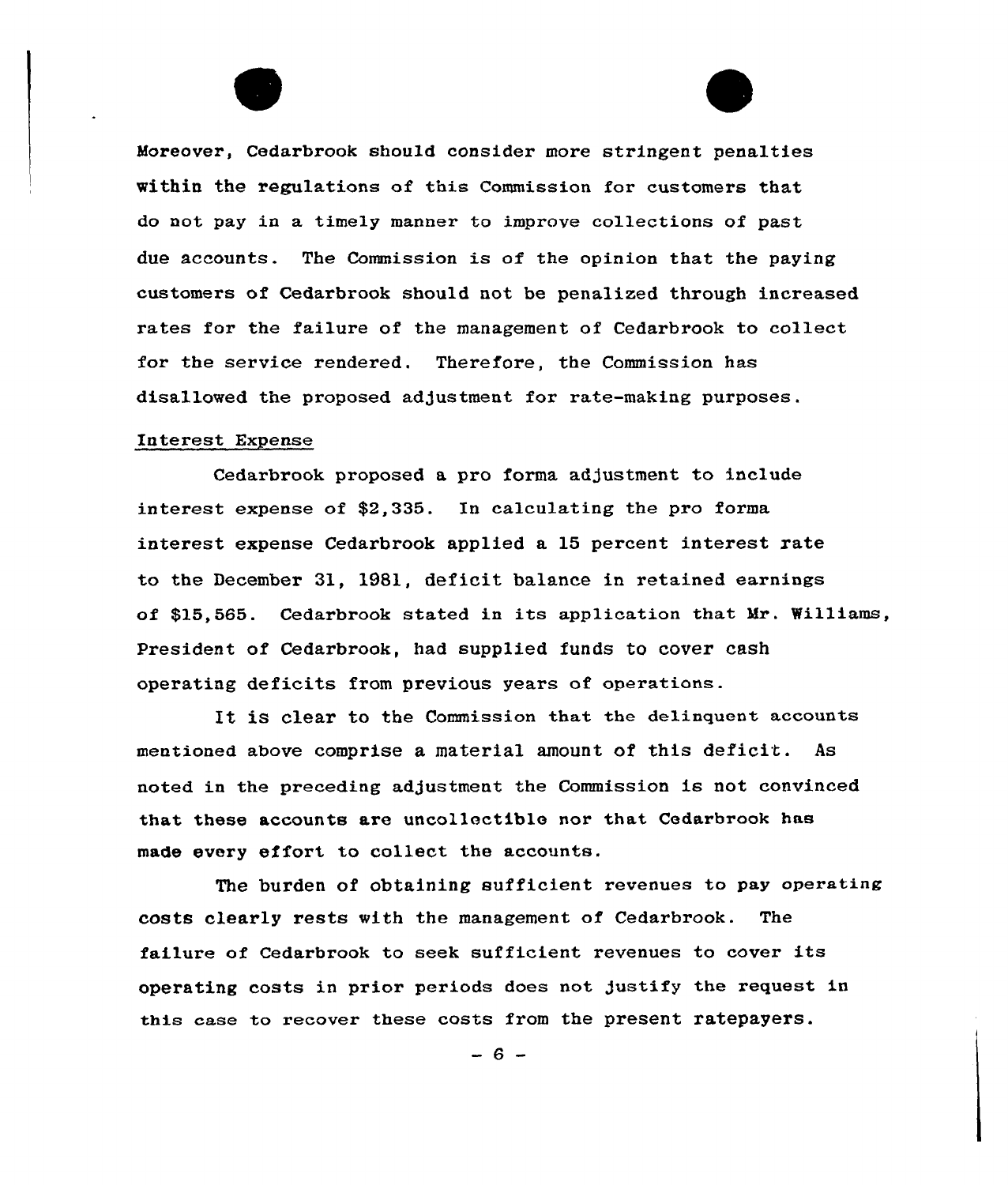To allow Cedarbrook to recover the deficit balance in retained earnings or the interest charges thereon would constitute retroactive rate-making by this Commission. Therefore, we have excluded interest on the \$15,565 deficit in retained earnings for rate-making purposes herein.

#### P.S.C. Assessment

Cedarbrook proposed an expense adjustment of \$70 to reflect the increase in regulatory assessment expense resu1ting from the revenue adjustment for the proposed rate increase. The tax bills submitted by Cedarbrook and the Commission's records show that Cedarbrook paid the minimum 1981 assessment of \$50 for the Public Service Commission. Cedarbrook's revenues, including the increase granted herein, will fall well below the amount which determines the minimum assessment and thus Cedarbrook should continue to pay the minimum. Therefore the Commission has denied the proposed adjustment.

#### Rate Case Expense

Cedarbrook proposed a pro forma adjustment of \$250 to amortize the \$750 estimated cost of this rate case over 3 years. The \$750 included \$300 in 1ega1 fees and \$400 in consulting fees. The Commission has reviewed the information filed by Cedarbrook in this case and has found no evidence of outside legal services having been rendered to Cedarbrook. The application and all additional information have been filed by Mr. Williams. Further the Commission is of the opinion that the information requested

- 7 -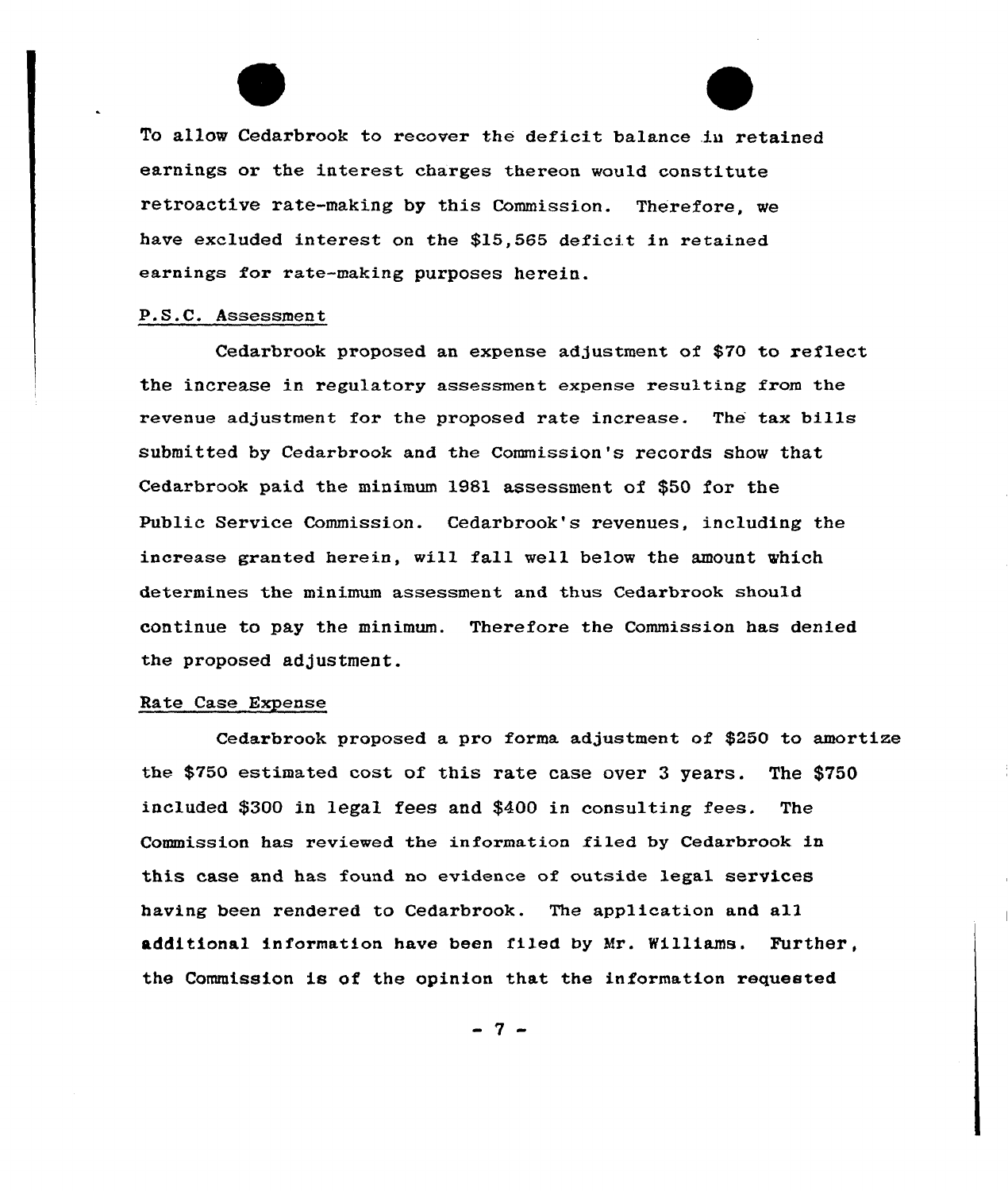by the Commission in this case should have been obtainable by Cedarbrook's staff without outside assistance. Therefore, due to the lack of evidence to support the \$300 legal fees included in the adjustment, the Commission has disallowed this portion of the adjustment, resulting in allowed rate case expense of \$450. Therefore, the Commission has included \$150 to amortize this cost over a 3-year period.

#### Income Taxes

Although Cedarbrook did not propose an adjustment for federal and state income taxes, the Commission has included a provision of \$225, based on the level of net income allowed herein and the applicable federal and state tax rates.

The Commission finds that Cedarbrook's adjusted test period operations are as follows:

|                   | Actual<br><b>Test Period</b> | Pro Forma<br>Adjustments | Adjusted<br>Test Period |
|-------------------|------------------------------|--------------------------|-------------------------|
| Operating Revenue | \$2,153                      | \$2,383                  | \$4,536                 |
| Operating Expense | 7,243                        | 28                       | 7,271                   |
| Net Income        | \$(5,090)                    | \$2,355                  | \$(2, 735)              |

# REVENUE REQUIREMENTS

The Commission is of the opinion that the operating ratio<sup>(1)</sup> is a fair, just and reasonable method for determining revenue requirements in this case. The Commission has consistently used the operating ratio method to determine the revenue requirements of sewer utilities. In this case the Commission finds that an

|                         | Operating Expenses + Depreciation + Taxes |
|-------------------------|-------------------------------------------|
| $(1)$ Operating Ratio = | Gross Revenue                             |

 $-8 -$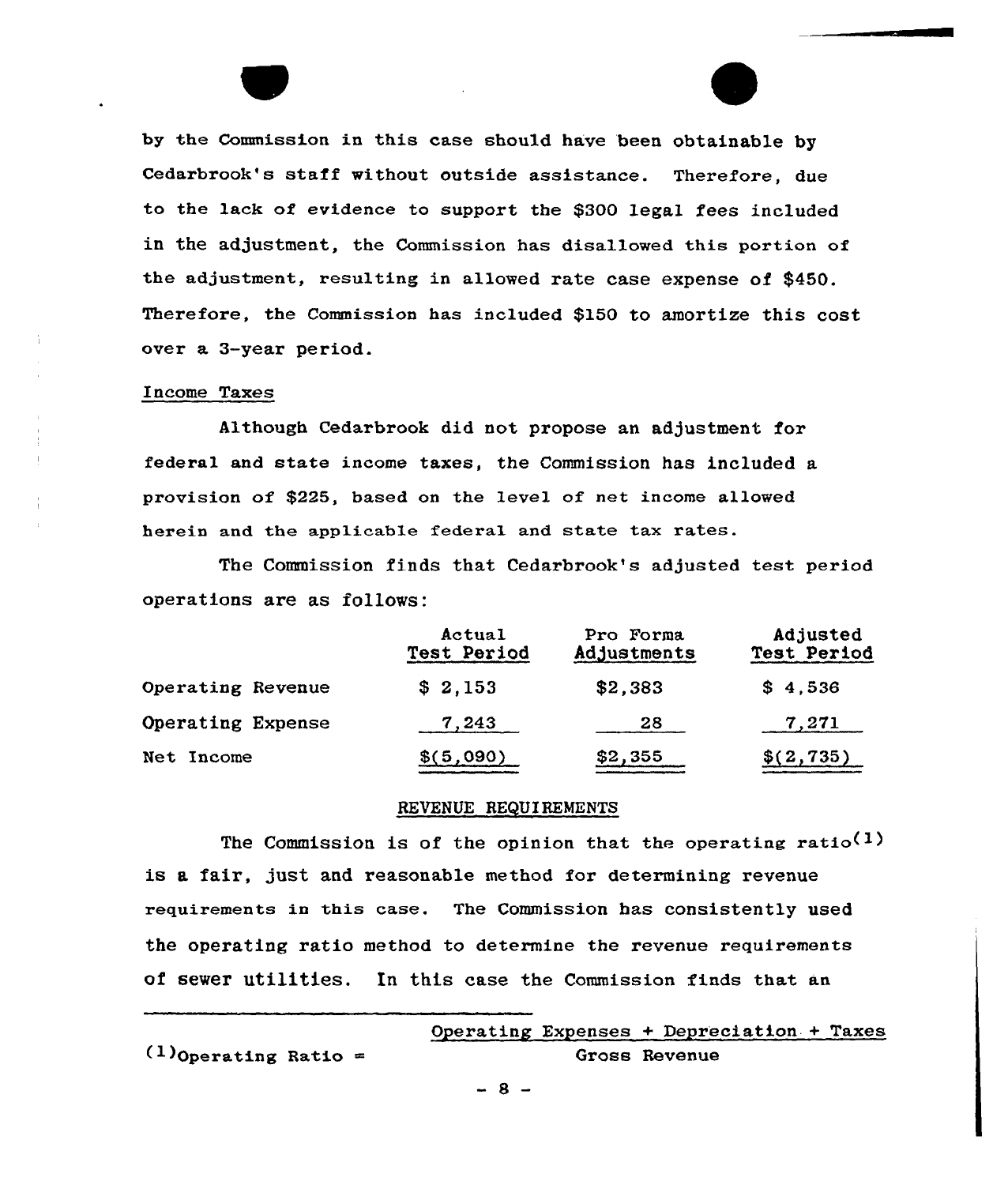operating ratio of 88 percent will allow Cedarbrook to pay its operating expenses and provide a reasonable return to its owners. Therefore, the Commission finds that Cedarbrook is entitled to increase its rate to produce total annual revenues of \$8,262 which will require an increase of \$3,726 annually.

#### OTHER ISSUES

During the course of its examination of this request for rate relief, the Commission learned that Cedarbrook has filed this case and its annual reports of previous years on the cash basis accounting method rather than the accrual accounting method required by the Uniform System of Accounts and Commission regulations. The Commission hereby notifies Cedarbrook that it should file its annual reports beginning with the report covering operations for the 12-month period ending December 31, 1982, on the accrual basis in accordance with the Uniform System of Accounts for Sewer Utilities as required by 807 KAR 5:006.

#### **SUMMARY**

The Commission, after consideration of the evidence of record, finds that:

(1) Tho rate in Appondix <sup>A</sup> will produce gross annual operating revenue of  $$8,262$  and is the fair, just and reasonable rate to be charged in that it will allow Cedarbrook to pay its operating expenses and provide a reasonable surplus for equity growth.

 $-9 -$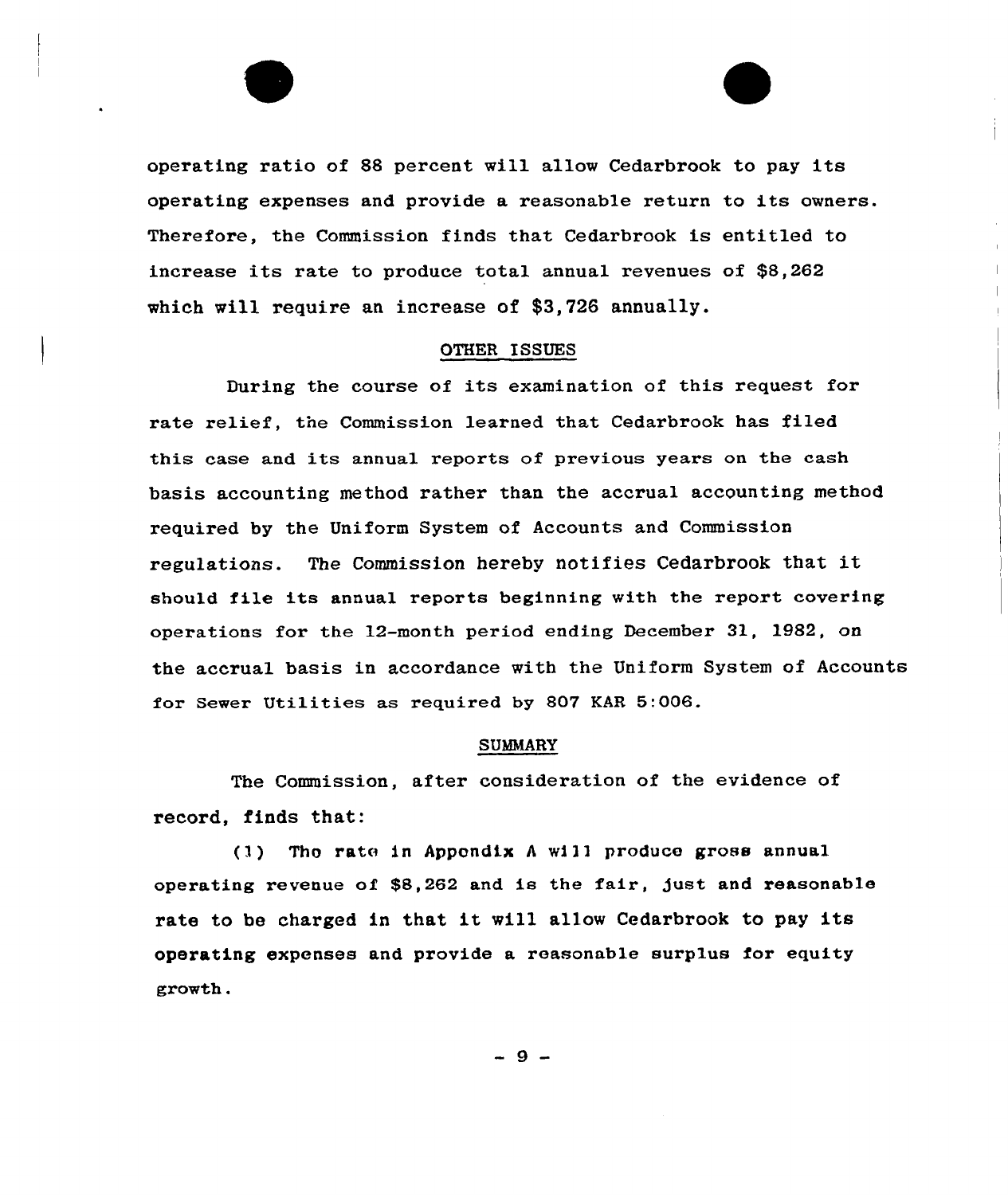(2) The rate proposed by Cedarbrook should be denied.

 $\mathbf{I}$ 

(3) Cedarbrook has not filed its annual reports with the Commission on the accrual basis as required by the Uniform System of Accounts.

IT IS THEREFORE ORDERED that the proposed rate in Cedarbrook's application be and it hereby is denied.

IT IS FURTHER ORDERED that the rate in Appendix <sup>A</sup> be and it hereby is approved for sewer service rendered by Cedarbrook on and after the date of this Order.

IT IS FURTHER ORDERED that within 30 days of the date of this Order, Cedarbrook shall file its revised tariff sheets setting forth the rate approved herein.

IT IS FURTHER ORDERED that Cedarbrook shall file its 1982 and all subsequent annual reports on the accrual basis.

Done at Frankfort, Kentucky, this 28th day of January, 1983.

PUBLIC SERVICE COMMISSION

<u>f Mill</u><br>Bandall

Commissione

ATTEST:

**Secretary**